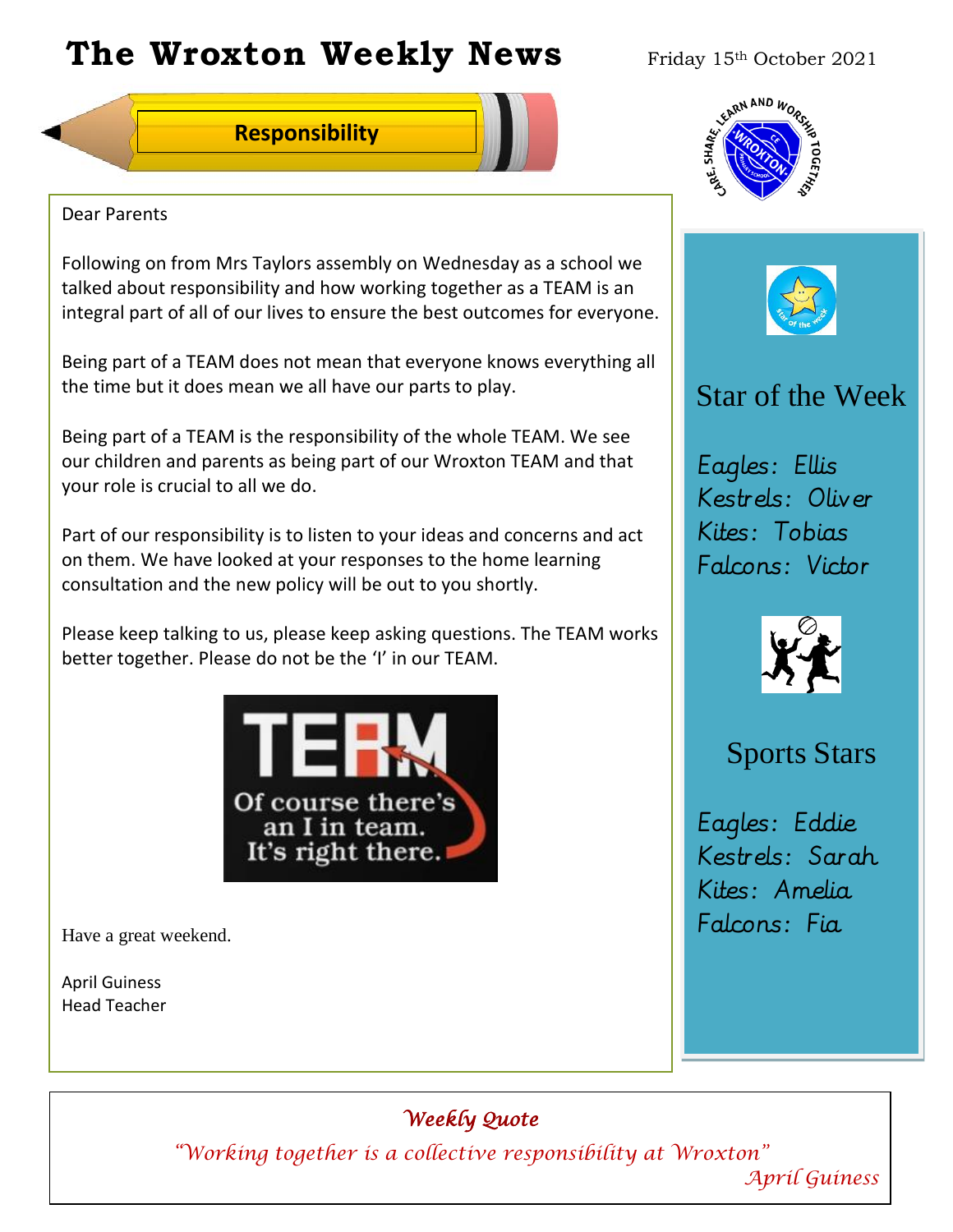## **E-safety**

### **Sharing information, pictures and videos**

Personal information is any information that can be used to identify your child. Sharing personal information online is easy and sometimes children, like adults, might share more online than they would offline, which can be risky.

Read your child's personal [information](https://parentinfo.org/article/your-child-s-personal-information-and-how-to-protect-it-online-primary) and how to [protect](https://parentinfo.org/article/your-child-s-personal-information-and-how-to-protect-it-online-primary) it online for information and advice.

### **School Dinners – action needed**

The current menu will be continuing after half term. Please order your child's lunch options for w/c 1<sup>st</sup> November **no later than Thursday 21st October** so numbers can be given to The School Lunch Company before the half term holiday.

Thank you.

## **Parents Evening**

Parents Evening appointments will be taking place next week. Appointments are online using TEAMS. Your child's teacher will send you a link to the meeting. Each appointment is 10 minutes long.

If you are not sure how to log into TEAMS please speck to your child's teacher in the first instance.

Wednesday  $20<sup>th</sup>$  October – Please be aware

 The work should be completed in a day so any disruption We are having work completed at school to improve our internet access across the school. This may lead to us having no internet on this day. Please keep this in mind if you contact the office by email or teachers via dojo. should only be on Wednesday.

#### **Please do not send you child to school if they experiencing COVID 19 Symptoms:**

- **a high temperature** this means you feel hot to touch on your chest or back (you do not need to measure your temperature)
- **a new, continuous cough** this means coughing a lot for more than an hour, or 3 or more coughing episodes in 24 hours (if you usually have a cough, it may be worse than usual)
- **a loss or change to your sense of smell or taste** this means you've noticed you cannot smell or taste anything, or things smell or taste different to normal

### **Trading Card Swap Club with Mrs Sullivan**

Children will be able to swap their trading cards again after half term if they would like to do so.

We will meet again on Thursday 4<sup>th</sup> November lunchtime.

## **Operation Christmas Child – Shoe Box Appeal**



If you have decided to participate in this year's Shoe Box Appeal please send in your created a box to school after half term no later than **Friday 12th November**, so that we can get them sent off to a distribution centre.

[https://www.samaritans](https://www.samaritans-purse.org.uk/what-we-do/operation-christmas-child/how-to-pack-a-shoebox)[purse.org.uk/what-we-do/operation](https://www.samaritans-purse.org.uk/what-we-do/operation-christmas-child/how-to-pack-a-shoebox)[christmas-child/how-to-pack-a](https://www.samaritans-purse.org.uk/what-we-do/operation-christmas-child/how-to-pack-a-shoebox)[shoebox](https://www.samaritans-purse.org.uk/what-we-do/operation-christmas-child/how-to-pack-a-shoebox)

## **Calendar Dates**

W/C 18<sup>th</sup> October – Parents Evening – Online

25<sup>th</sup> – 29<sup>th</sup> October - Half Term

1<sup>st</sup> Nov - Autumn Term 2 starts

 $17<sup>th</sup>$  December – End of Term

For Friends of Wroxton events please see next page.